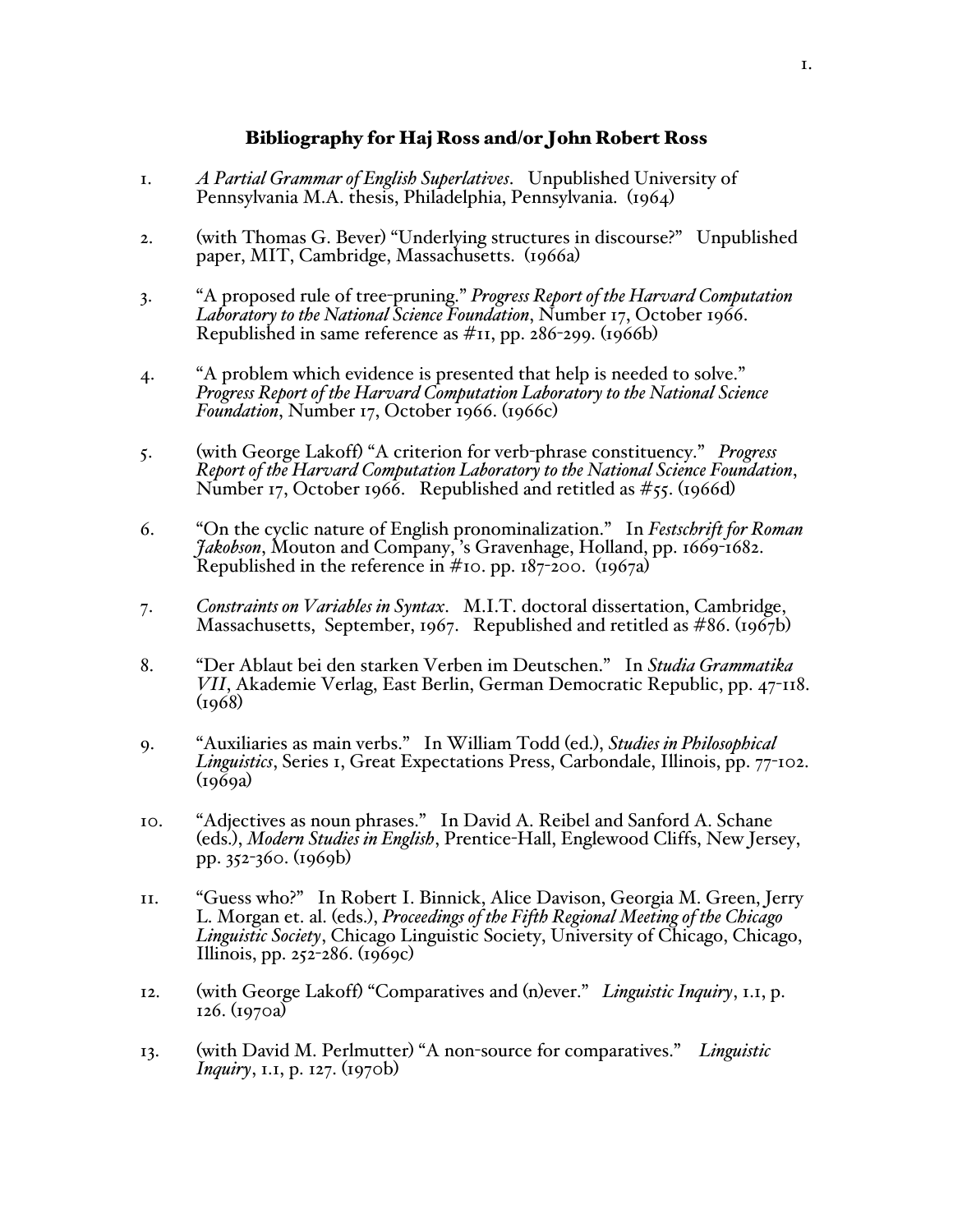- 14. "Two types of idioms." *Linguistic Inquiry*, 1.1, p. 144. (1970c)
- 15. (with Paul M. Postal) "A problem of adverb preposing." *Linguistic Inquiry*, 1.1, p. 145. (1970d)
- 16. "Whether-Deletion." *Linguistic Inquiry*, 1.1, p. 146. (1970e)
- 17. "Chance." *Linguistic Inquiry*, 1.2, p. 261. (1970f)
- 18. (with James Bruce Fraser) "Idioms and Unspecified NP Deletion." *Linguistic Inquiry*, 1.2, p. 264. (1970g)
- 19. (with George Lakoff) "A derived nominal requiring a sentential source." *Linguistic Inquiry*, 1.2, p. 265. (1970h)
- 20. (with George Lakoff) "Two kinds of *and*." *Linguistic Inquiry*, 1.2, p. 271. (1970i)
- 21. "Metalinguistic anaphora." *Linguistic Inquiry*, 1.2, p. 273. (1970j)
- 22. (with David M. Perlmutter) "Relative clauses with split antecedents." *Linguistic Inquiry*, 1.3, p. 350. (1970k)
- 23. "A note on implicit comparatives." *Linguistic Inquiry*, 1.3, p. 363-366. (1970l)
- 24. "On declarative sentences." In Roderick A.Jacobs and Peter S. Rosenbaum (eds.), *Readings in English Transformational Grammar*, Blaisdell Publishing Company, Waltham, Massachusetts, pp. 222-272, (1971). Republished in Donna Jo Napoli and Emily Norwood Rando (eds.), *Syntactic Argumentation*, Georgetown University Press, Washington, D.C., pp. 30-90, (1979).
- 25. "Gapping and the order of constituents." In Manfred Bierwisch and Karl- Erich Heidolph (eds.), *Progress in Linguistics*, Mouton and Company, '<sup>s</sup> Gravenhage, Holland, pp.  $249-259$ . ( $1971b$ )
- 26. (with Paul M. Postal) "¡Tough-Movement Si, Tough-Deletion No!" *Linguistic Inquiry*, 2.4, pp. 544-546. (1971c)
- 27. "Mirror-image rules and VSO order." *Linguistic Inquiry*, 2.4, pp. 569-572.  $(pq71d)$
- 28. "The superficial nature of anaphoric island constraints." *Linguistic Inquiry*, 2.4, pp. 599-600. (1971e)
- 29. "Doubl-ing." *Linguistic Inquiry*, 3.1, pp. 61-86. (1972a)
- 30. (with George Lakoff) "A note on anaphoric islands and causatives." *Linguistic Inquiry*, 3.1, pp. 121-125. (1972b)
- 31. "Act." In Donald Davidson and Gilbert Harman (eds.), *Semantics of Natural Languages*, D. Reidel and Company, Dordrecht, Holland, pp. 70-126. (1972c)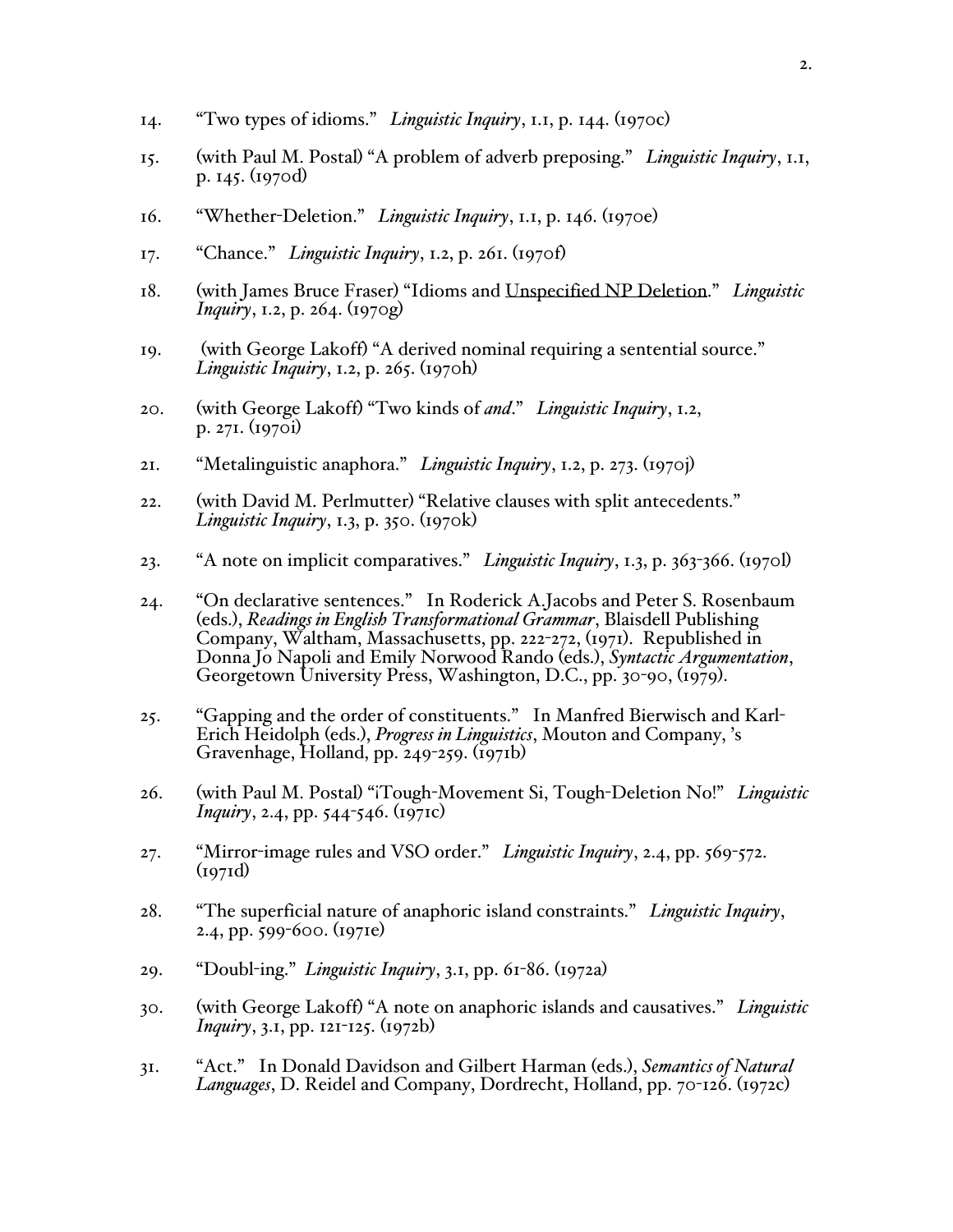- 32. "A reanalysis of English word stress." In Michael Brame (ed.), *Contributions to Generative Phonology*, University of Texas Press, Austin, Texas, pp. 229-323.  $(1972d)$
- 33. "Squishing." *Canadian Journal of Linguistics*, 17.2, pp. 180-184, (1972). Republished in Edward Burstinsky (ed.), *Festschrift for Martin Joos*, University of Toronto Press, Toronto, Ontario, Canada. (1972e)
- 34. "The category squish: Endstation Hauptwort." In Paul M. Peranteau, Judith N. Levi, Gloria C. Phares, et. al. (eds.), *Proceedings of the Eighth Regional Meeting of the Chicago Linguistic Society*, Chicago Linguistic Society, University of  $\text{Chicago}, \text{Chicago}, \text{Illinois}, \text{pp}. \text{316-338}. \text{ (1972f)}$
- 35. "Alphabet soups and name-calling." *Foundations of Language* 9, p. 113. (1972g)
- 36. "Parentage." *Foundations of Language* 9, (1972h)
- 37. "More on *begin*." *Foundations of Language* 9, pp. 574-577. (1972i)
- 38. "Leftward Ho!" *Language Research Report Number 3*, Language Research Foundation, Cambridge, Massachusetts, pp.12-28 (1971). Republished in Stephen R. Anderson and R. Paul V. Kiparsky (eds.), *Festschrift for Morris Halle*, Holt, Rinehart, and Winston, Inc., New York, New York, pp. 166-173.  $(1973a)$
- 39. "Slifting." In Maurice Gross and Marcel Schützenberger (eds), *The Formal Analysis of Natural Languages*, Mouton and Company, 's Gravenhage, Holland, pp. 133-172. (1973b)
- 40. "On edge, in part." *Foundations of Language* 10, p. 329. (1973c)
- 41. "Q-binding and conjunctive questions." *Foundations of Language* 10, pp. 331- 332. (1973d)
- 42. "The same side filter." In Claudia Corum et. al. (eds.), *Proceedings of the Ninth*<br>Regional Meeting of the Chicago Linguistic Society, Chicago Linguistic Society,<br>University of Chicago, Chicago, Illinois, pp. 549-559.
- 43. "The Penthouse Principle and the order of constituents." In Claudia Corum et. al. (eds.), *You Take the High Node and I'll Take the Low Node*, Chicago Linguistic Society, University of Chicago, Chicago, Illinois, pp. 397-422.  $(1973f)$
- 44. "A fake NP squish." In Charles-James Bailey and Roger Shuy (eds.), *New Ways of Analyzing Variation in English*, Georgetown University Press, Washington, D.C., pp. 96-140 (1973g)
- 45. "Nouniness." In Osamu Fujimura (ed.), *Three Dimensions of Linguistic Theory*, The TEC Corporation, Tokyo, Japan, pp. 137-257 (1973h)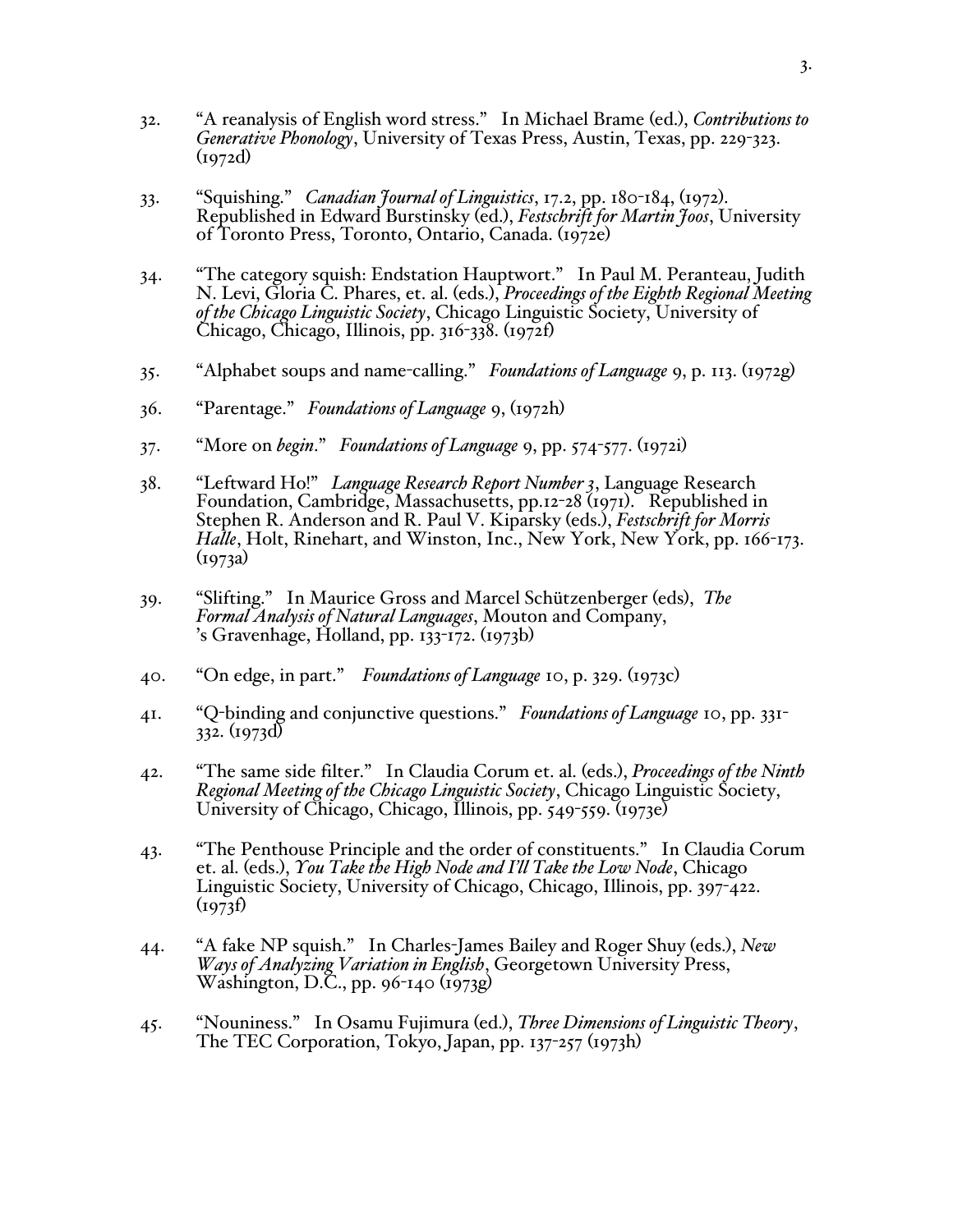- 46. "Some cyclically ordered transformations in German syntax." In Johannes Bechert et. al. (eds.), *Papiere zur Linguistik 7*, Scriptor Verlag, Kronberg, German Federal Republic, pp. 50-79. (1974a)
- 47. "More on -er- globality." *Foundations of Language* 12, pp. 269-270. (1974b)
- 48. "Three batons for cognitive psychology." In David Palermo and Walter Weimer (eds.), *Cognition and the Symbolic Processes*, Lawrence Erlbaum Associates, Hillsdale, New Jersey, pp. 63-124, (1974c)
- 49. "There, there, (there, (there,...))." In Michael LaGaly, Robert Fox, Anthony Bruck, et. al. (eds.), *Proceedings of the Tenth Regional Meeting of the Chicago Linguistic Society*, Chicago Linguistic Society, University of Chicago, Chicago, Illinois, pp. 569-587. (1974c)
- 50. "Where to do things with words." In Peter Cole and Jerry L. Morgan (eds.), *Syntax and Semantics III: Speech Acts*, Academic Press, New York, New York, pp. 233-256. (1975a)
- 51. "Parallels in phonological and semantactic organization." In James F. Kavanagh and James E. Cutting (eds.), *The Role of Speech in Language*, MIT Press, Cambridge, Massachusetts, pp. 283-304. (1975b)
- 52. (with William E. Cooper) "World order." In Robin E. Grossman et. al. (eds.), *Papers from the Parasession on Functionalism, Chicago Linguistic Society*, University of Chicago, Chicago, Illinois, pp. 63-111. (1975c)
- 53. "To have have and to not have have." In M. Jazayery, Edgar Polomé and Werner Winter (eds.), *Linguistic and Literary Studies in Honor of Archibald Hill*, de Ridder, Lisse, Holland, pp. 263-270. (1976a)
- 54. "Clausematiness." In Edward Keenan (ed.), *Formal Semantics of Natural Languages*, Cambridge University Press, Cambridge, England. (1976b)
- 55. (with George Lakoff) "Why you can't do so into the sink." In James D. McCawley (ed.), *Syntax and Semantics VII: Notes from the Linguistic Underground*, Academic Press, New York, New York, pp. 101-111. (1977a)
- 56. (with George Lakoff) "Is deep structure necessary?" In James D. McCawley (ed.), *Syntax and Semantics VII: Notes from the Linguistic Underground*, Academic Press, New York, New York, pp. 159-164. (1977b)
- 57. "Guess." In Samuel E. Fox, Woodford H. Beach, and Shulamith Philosoph (eds.), *Proceedings of the Thirteenth Regional Meeting of the Chicago Linguistic Society*, Chicago Linguistic Society, University of Chicago, Chicago, Illinois, pp. 215-244. (1977c)
- 58. "Remnants." *Studies in Language*, 1.1, pp. 127-135. (1977d)
- 59. (with George Lakoff) "Squib I, Squib II and Squib VI." In Samuel E. Fox, Woodford H. Beach, and Shulamith Philosoph (eds.), *The Chicago Linguistic*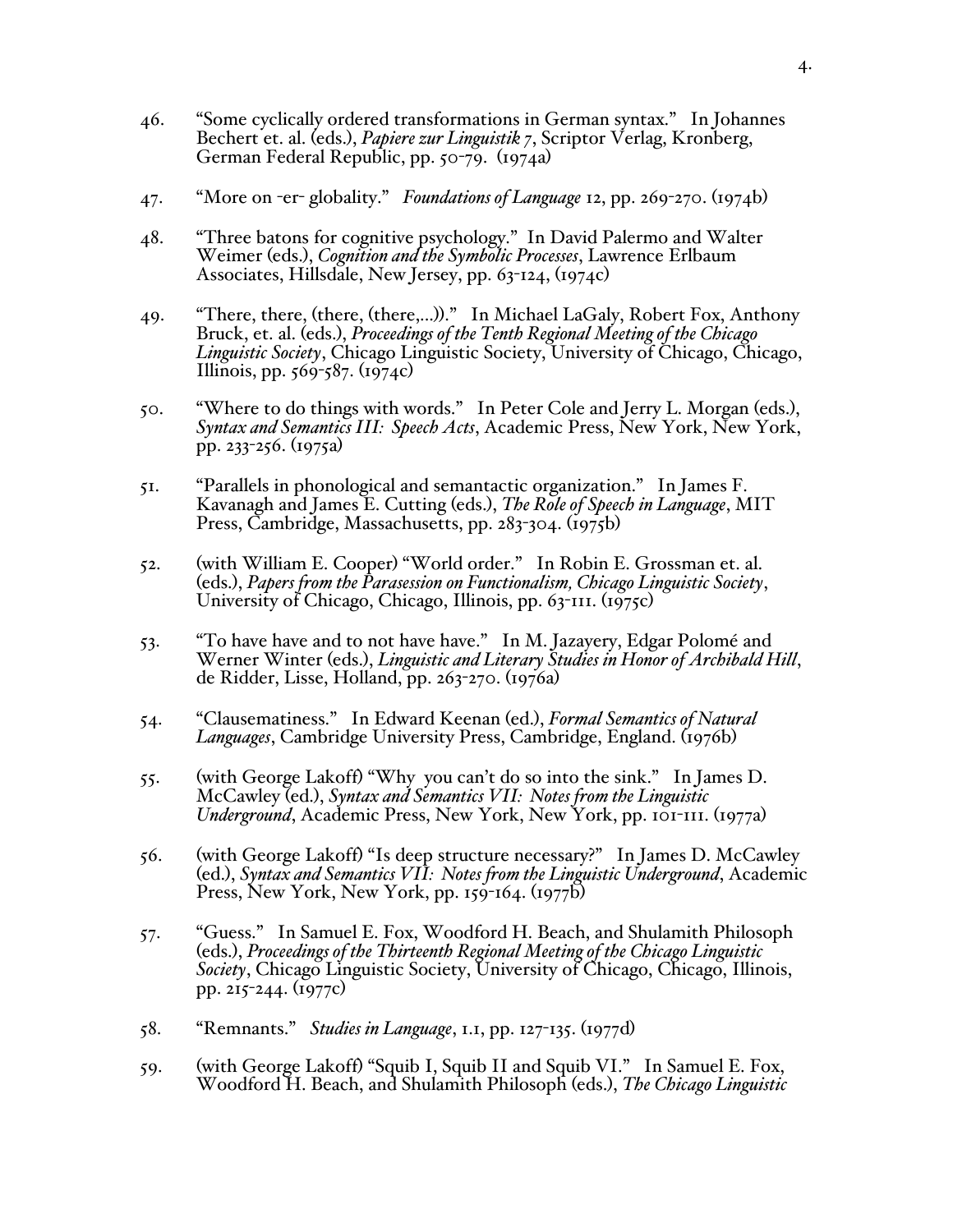*Society Book of Squibs*, Chicago Linguistic Society, University of Chicago, Chicago, Illinois, pp.  $2-6$ . (1977e)

- 60. "Goodbye to whom, hello who to." In Samuel E. Fox, Woodford H. Beach, and Shulamith Philosoph (eds.), *The Chicago Linguistic Society Book of Squibs*, Chicago Linguistic Society, University of Chicago, Chicago, Illinois, pp. 88- 90. (1977f)
- 61. (with William E. Cooper) "Like syntax." In William E. Cooper and Edward C. T. Walker (eds.), *Sentence Processing: Psycholinguistic Studies Presented to Merrill Garrett*, Lawrence Erlbaum Associates, Hillsdale, New Jersey, pp. 343- 418. (1979a)
- 62. "Where's English?" In Charles Fillmore and William S.-Y. Wang(eds.), *Individual Differences in Language Ability and Language Behavior*, Academic Press, New York, New York, pp.  $127 - 163$ . (1979b)
- 63. "Wem der Kasus schlägt." *Linguistische Berichte*, No. 63, pp. 26-32. (1979c)
- 64. "Summer." In Donna Jo Napoli and Emily Norwood Rando (eds.) *Linguistic Muse*, Linguistic Research Incorporated, Edmonton, Alberta, Canada, p. 75.  $(1979d)$
- 65. "When the *be*'s go, the frost comes." In George Bedell, Eichi Kobayashi, and Masatake Muraki (eds.), *Explorations in Linguistics: Papers in Honor of Kazuko Inoue*, Kenkyusha, Tokyo, Japan, pp. 464-470. (1980a)
- 66. "No negatives in *than*-clauses, more often than not." *Studies in Language*, 4.1.  $(1980b)$
- 67. "Why I don't invert in *why*-questions, Mommy and Daddy?" In Henrietta Cedergren and Gillian Sankoff (eds.), *Proceedings of New Ways of Analyzing Variation in English VIII*: Recherches Linguistiques à Montreal. (1980c)
- 68. "Here now!" *Studies in Language*, 5.1, pp. 287-292. (1980d)
- 69. "Mannerly." *Australian Journal of Linguistics*, 1.1, pp. 113-116. (1981a)
- 70. (with James Bruce Fraser) "Untitled No. 14." *Studies in Language*, 5.2, pp. 269- 271. (1981b)
- 71. "Idioms(?) and contrastive stress." *Studies in Language*, 5.2, pp. 273-277. (1981c)
- 72. "Robert Frost's 'Out, Out ' : : A way in." In Wolfgang Klein and Willem J.M. Levelt (eds.), *Crossing the Boundaries in Linguistics*, D. Reidel Publishing Company, Dordrecht, Holland, pp. 265-282. (1981d)
- 73. "The sound of meaning." In *Linguistics in the Morning Calm*, edited by the Linguistic Society of Korea, Hanshin Publishing Company, Seoul, Korea, pp. 275-290. (1982a)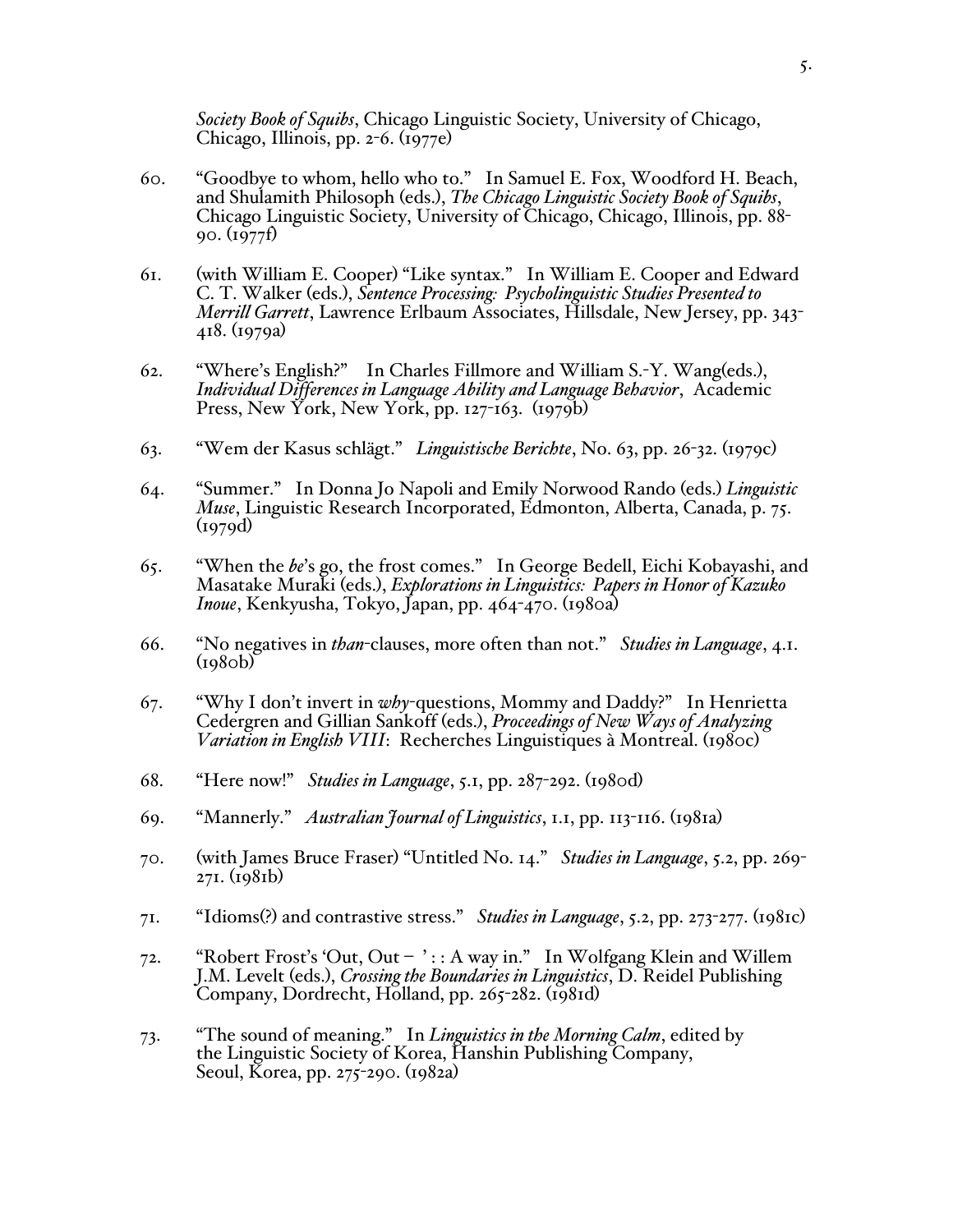- 74. "Hologramming in a Robert Frost poem: the still point." In *Linguistics in the Morning Calm*, edited by the Linguistic Society of Korea, Hanshin Publishing Company, Seoul, Korea, pp. 685-691. (1982b)
- 75. "Poems as holograms." *Poetics Journal*, Number 2, pp. 3-11. (1982c)
- 76. "Human linguistics." In Heidi Byrnes (ed.), *Georgetown University Round Table on Languages and Linguistics 1982. Contemporary Perceptions of Language: Interdisciplinary Dimensions*, Georgetown University Press, Georgetown, Washington, D.C., pp. 1-30. (1982d)
- 77. "Human linguistics." *Forum Linguisticum*, 7.3, pp. 211-230. (1983a)
- 78. Eight poems ["A Massachusetts Institute of Technology," "Last Crop," "It's Hard Being Friends," "Me Fire" "In a Sunset of My Life," "Deer," "Spätblüte," and "Languagestunde"]. In Emily Norwood Rando and Donna Jo Napoli (eds.), *Meliglossa*, Linguistic Research Incorporated, Edmonton, Alberta, Canada, pp. 140-147 (1983b)
- 79. "Speaking the unspeakable." In Jennifer Leaning and Langley C. Keyes (eds.), *The Counterfeit Ark: Crisis Relocation for Nuclear War*, Ballinger Publishing Company, Cambridge, Massachusetts, pp. 48-53. (1984a)
- 80. "Inner islands." In Claudia Brugman and Monica Macauley et al. (eds.) *Proceedings of the Tenth Annual Meeting of the Berkeley Linguistics Society*, Berkeley Linguistics Society, University of California, Berkeley (1984b), pp. 258 – 265.
- 81. "A hierarchy in conceptual space." In Adam Makkai and Alan K. Melby (eds.), *Linguistics and Philosophy: Essays in Honor of Rulon S. Wells*, John Benjamins Publishing Company, Amsterdam, pp. 45-54. (1985a)
- 82. "Poems as holograms." In Thomas T. Ballmer and Roland Posner (eds.), *Nach-Chomskysche Linguistik: Neuere Arbeiten von Berliner Linguisten*, Walter de Gruyter, West Berlin, pp. 433-443. [A republication of  $\#_{74}$ ] (1985b)
- 83. "The source of verbal music in poetry." In *Language and Literature: Proceedings of the Fifth National Symposium on English Language Teaching in Egypt*, Centre for Development of English Language Teaching, Ain Shams University, Cairo, pp. 23-36. (1986a)
- 84. "Poems as holograms." In Peter C. Bjarkman and Viktor Raskin (eds.), *The Real-World Linguist: Applications in the 1980's*, Ablex Publishing Company, Norwood, New Jersey. [A republication of #74] (1986b)
- 85. "Languages as poems." In Deborah Tannen (ed.), *Georgetown University Round Table on Languages and Linguistics 1985: Languages and Linguistics - The Interdependence of Theory, Data, and Application*, Georgetown University Press, Georgetown, Washington, D.C., pp. 180-204. (1986c)
- 86. *Infinite Syntax!* Ablex Publishing Company, Norwood, New Jersey. [A republication of #8] (1986d)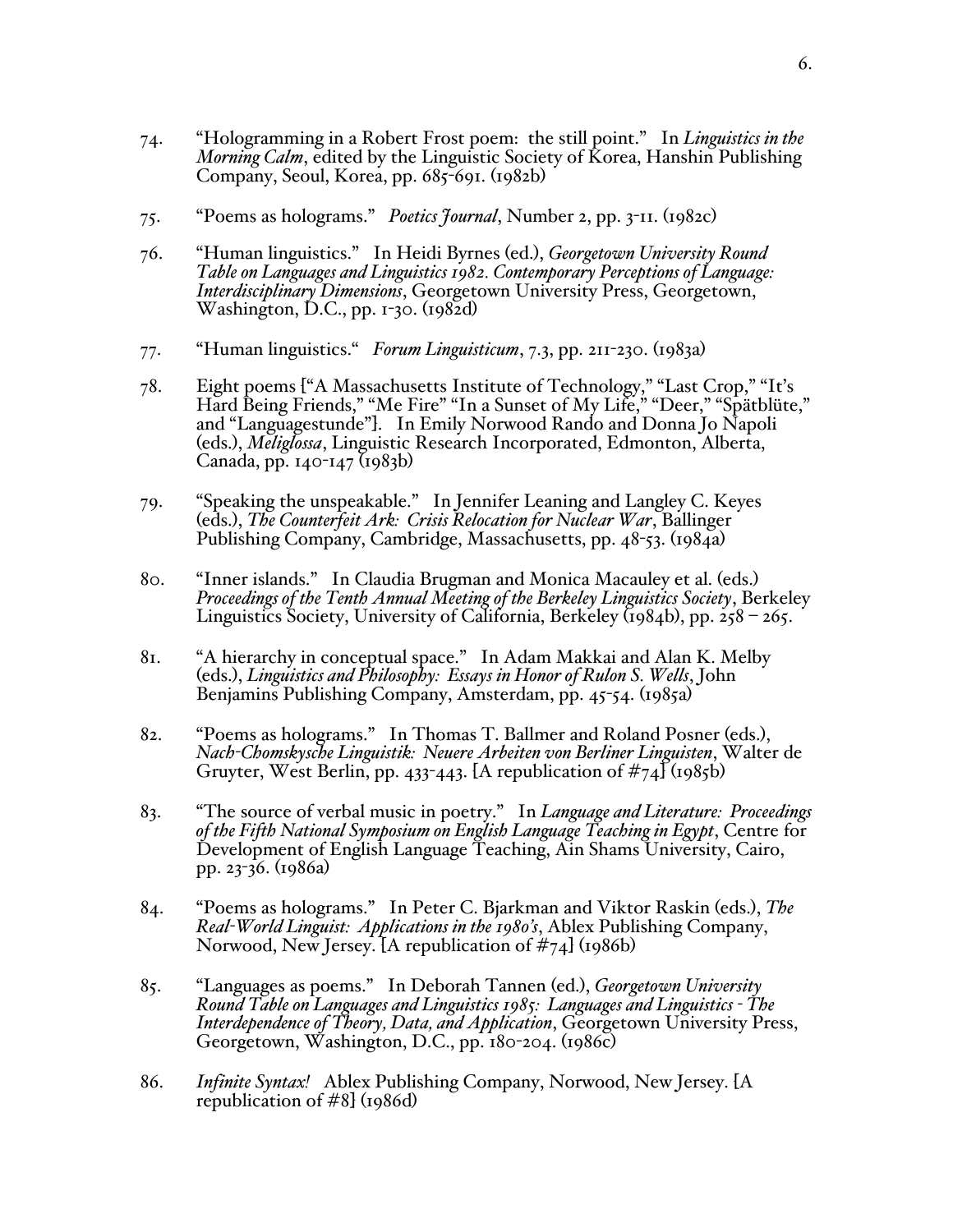- 87. "Islands and syntactic prototypes." In Anna Bosch, Barbara Need, and Eric Schiller et al. (eds.), *Proceedings of the Twenty -Third Regional Meeting of the Chicago Linguistic Society*, Chicago Linguistic Society, University of Chicago, Chicago, Illinois. pp. 309-320 (1987)
- 88. (with Bruce Fraser and Polly Ulichny) "Repeat performances." *Journal of Pragmatics*, 1.3, pp. 651-653 (1989a)
- 89. "The boy whose feet were pricked by these pine needles." In Donna Jo Napoli and Emily Norwood Rando (eds.), *Lingua Franca*, Jupiter Press, Lake Bluff, Illinois,  $p$  131.  $(1989b)$
- 90. "The curve of love." In Kimihiro Yoshimura et. al. (eds.), *Linguistic Fiesta – Festschrift for Professor Hisao Kakehi's Sixtieth Birthday*, Kuroshio Publishers, Tokyo, pp. 151-182. (1990)
- 91. "What's the use?" Unpublished paper, Departamento de Lingüística, Universidade Federal de Minas Gerais, Belo Horizonte, Minas Gerais, Brasil.  $(1990a)$
- 92. "Towards a \_\_\_\_\_\_\_\_ linguistics." Unpublished paper, Departamento de Lingüística, Universidade Federal de Minas Gerais, Belo Horizonte, Minas Gerais, Brasil. (1990b)
- 93. "FOG CAT<br>FOG." In Robert Hoffman and David Palermo (eds.), *Cognition and the* Symbolic Processes – Applied and Ecological Perspectives, Lawrence Erlbaum Associates, Inc., Hillsdale, New Jersey, pp.  $187 - 205$  (1991).
- 94. "A circle of friends." Unpublished paper, Departamento de Lingüística, Universidade Federal de Minas Gerais, Belo Horizonte, Minas Gerais, Brasil.  $(1991b)$
- 95. "Verbiness and the size of niches in the English auxiliary." In Carol Georgopoulos and Roberta Ishihara (eds.), *Interdisciplinary Approaches to Language: Essays in Honor of S.-Y. Kuroda*. Dordrecht: Kluwer Academic Publishers, pp. 459-499. (1991c)
- 96. *The Boy and The River*. (English translation of *O Menino e o Rio*, by Angelo Machado, Editora Lê, Belo Horizonte). Unpublished manuscript, Departamento de Lingüística, Universidade Federal de Minas Gerais, Belo Horizonte, Minas Gerais, Brasil. (1992a)
- 97. (with Rosália Dutra) "Because it is there." Unpublished paper, Departamento de Lingüística, Universidade Federal de Minas Gerais, Belo Horizonte, Minas Gerais, Brasil. (1992b)
- 98. "The worm of Ouroboros." Unpublished paper, Department of English Language and Literature, National University of Singapore, Singapore. (1992d)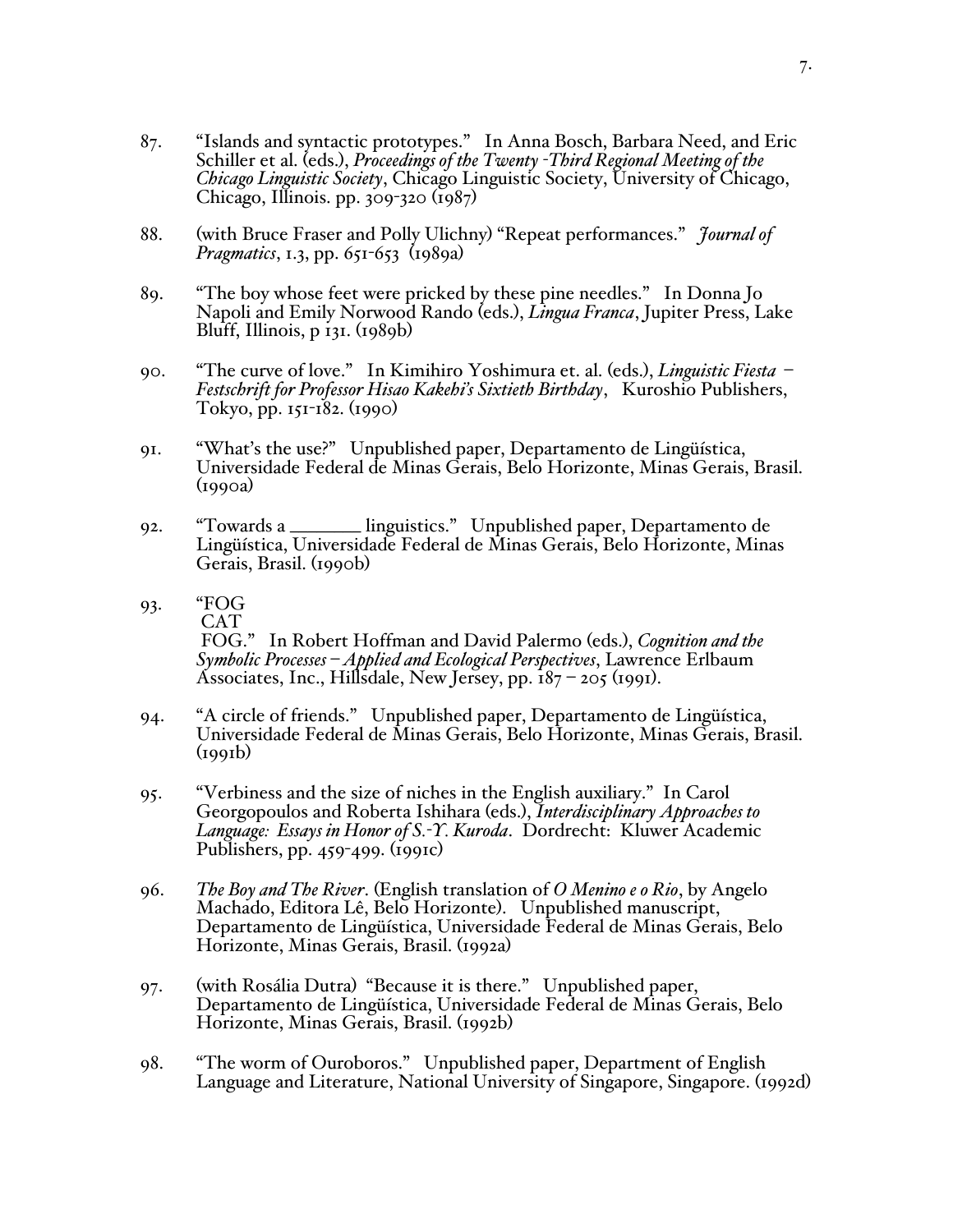- 99. "Our December." In Dale Koike and Donaldo Macedo (eds.), *Romance Linguistics – The Portuguese Context*, Bergin and Garvey, Westport, Connecticut, pp. 161-193. (1992e)
- 100. "Paths, points, and proforms." Unpublished paper, Department of English Language and Literature, National University of Singapore, Singapore. (1993)
- 101. "Two from's?" In Susanne Gahl, Andy Dolbey, and Christopher Johnson (eds.), *Proceedings of the Twentieth Annual Meeting of the Berkeley Linguistics Society*, Berkeley Linguistics Society, University of California, Berkeley, pp.447-460. (1994)
- 102. "Conversation with John Robert Ross." In Geoffrey Huck and John A. Goldsmith, *Ideology and Linguistic Theory – Noam Chomsky and the Deep Structure Debates*, Routledge, London and New York, pp. 120-125. (1995a)
- 103. "Defective noun phrases." In Audra Dainora, Rachel Hemphill, Barbara<br>Lukas, Barbara Need and Sheri Pargman (eds.) (eds.), *Proceedings of the Thirty*-First Regional Meeting of the Chicago Linguistic Society, Chicago Linguistic Society, University of Chicago, Chicago, Illinois, pp. 398-440. (1995b)
- 104. "A first crosslinguistic look at paths the difference between end-legs and medial ones." In Lynn Eubank, Larry Selinker and Michael Sharwood Smith (eds.) *The Current State of Interlanguage Studies in Honor of William E. Rutherford*, John Benjamins, Amsterdam, the Netherlands, pp. 273-285. (1995c)
- 105. "Network learning." *Diversity*, Volume 3, Summer 1995, pp. 27-38 (1995d)
- 106. "The fat PP constraint." Unpublished paper, English Department, University of North Texas. (1996)
- 107. "There, there: strong and weak path-linked proforms." In Kora Singer, Randall Eggert, and Gregory Anderson (eds.), *Proceedings of the Thirty-Third Regional Meeting of the Chicago Linguistic Society*, Chicago Linguistic Society, University of Chicago, Chicago, Illinois, pp. 351-363. (1997)
- 108. "Beauty how Hopkins pied it." *Language Sciences* 21, pp. 237-250 (1999a)
- 109. "For Jim." (poem) *Glot International*, Volume 4, Issue 5, May 1999, p. 16 (1999b)
- 110. "Syntactic symbiosis." In Sabrina J. Billings, John Boyle and Aaron M. Griffith (eds.), *Proceedings of the Thirty-Fifth Regional Meeting of the Chicago Linguistic Society*, Chicago Linguistic Society, University of Chicago, Chicago, Illinois, pp. 293-308. (1999c)
- 111. "May nouns and verbs interbe." In Ralph Fasold, Peg Griffin, Joy Kreeft Peyton and Walt Wolfram (eds.), *Language in Action: New Studies of Language in Society*, Hampton Press, Cresskill, New Jersey, pp. 177-186 (2000a)
- 112. "Because it is not there. " In Denis Le Pesant D. and M. Mathieu-Colas (eds.), *Syntaxe, sémantique et lexique. Mélanges offerts à Gaston Gross à l'occasion de*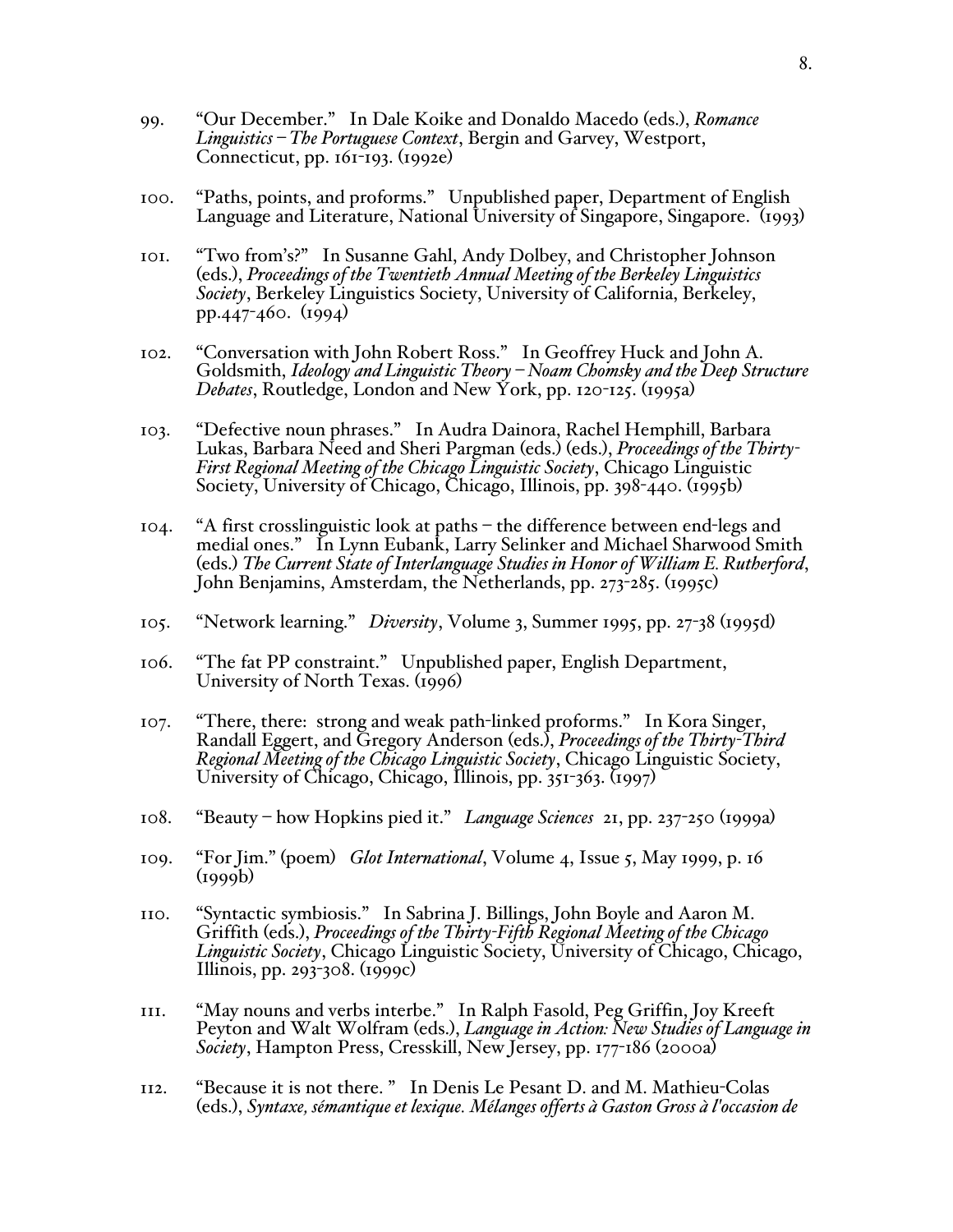*son soixantième anniversaire*. Buvet P.-A., Bulletin de Linguistique Appliquée et Générale de l'Université de Franche-Comté, special issue, Université de Besançon, Besançon, France, pp. 257-271.(2000b)

- 113. "The taoing of a sound phonetic drama in William Blake's The Tyger." In Patrizia Violi (ed.), *Phonosymbolism and Poetic Language*, Brepols, Turnhout, Belgium, pp. 99-145. (2000c)
- 114. "The frozenness of pseudoclefts towards an inequality-based syntax." In Arika Okrent and John P. Boyle (eds.), *Proceedings of the Thirty-Sixth Regional Meeting of the Chicago Linguistic Society*, Chicago Linguistic Society, University of Chicago, Chicago, Illinois, pp. 385-426. (2000d)
- 115. "Inversion and coreference in pseudoclefts." In Mary Andronis, Christopher Ball, Heidi Elston and Sylvain Neuvel (eds.), *Proceedings of the Thirty-Seventh Regional Meeting of the Chicago Linguistic Society*. Chicago Linguistic Society, University of Chicago, Chicago, Illinois. 481-499. (2001)
- 116. "The Man of All Tribes." (poem) *Linguistic Typology* 6.2 p.137 (2002)
- 117. "An Omnilingual Demonstration." (poem) In Mary Ruth Wise and Tom Headland (eds.) *Language and Life:Essays in Memory of Kenneth L. Pike.* SIL International and the University of Texas at Arlington, pp. xi-xii (2003)
- 118. "The syntax of emphasis a base camp." In Christian Leclère, Eric Laporte, Mireille Piot et Max Silberztein (eds.), *Lexique, Syntaxe et Lexique-Grammair*e (*Syntax, Lexis & Lexicon-Grammar*): *Hommage à Maurice Gross*. Amsterdam/ Philadelphia: John Benjamins Publishing Company, pp. 547-559 (2004a)
- 119. "Siamese sentences a first look at a parallel construction." Mary Andronis, Erin Debenport, Anne Pycha, and Keiko Yoshimura (eds), *Proceedings of the Thirty-Eighth Regional Meeting of the Chicago Linguistic Society*. Chicago Linguistic Society, University of Chicago, Chicago, Illinois. pp. 569-584.  $(2004b)$
- 120. "Nouniness." In Bas Aarts, David Denison, Evelien Keizer and Gergana Popova (eds.) *Fuzzy Grammar: A Reader.* Oxford: Oxford University Press, pp. 351-422. [A republication of  $\#$ 45] (2004c)
- 121. "Far" (poem) *32 Poems*, Volume 3, Number 1, Spring / Summer 2005, p. 21
- 122. "Guess Who?" In Robert Freidin and Howard Lasnik (eds.) *Syntax: Critical Concepts in Linguistics*, Volumes 1-6. Routledge: London and New York, Volume III, Part 8, pp. 231-260 [A republication of  $\#$ II] (2006a)
- 123. "Excerpts from *Constraints on Variables in Syntax*." In Robert Freidin and Howard Lasnik (eds.) *Syntax Critical Concepts in Linguistics*, Volumes 1-6. Routledge: London and New York, Volume IV, Part 9, pp. 17-46 [A republication of  $\#$ 47] (2006b)
- 124. "Rotorooters and contrastive stress." In Jon Cihlar, Amy Franklin, Dave<br>Kaiser and Irene Kimbara (eds.), *Proceedings of the Thirty-Ninth Regional*<br>*Meeting of the Chicago Linguistic Society*, pp. 322-338. (2007)